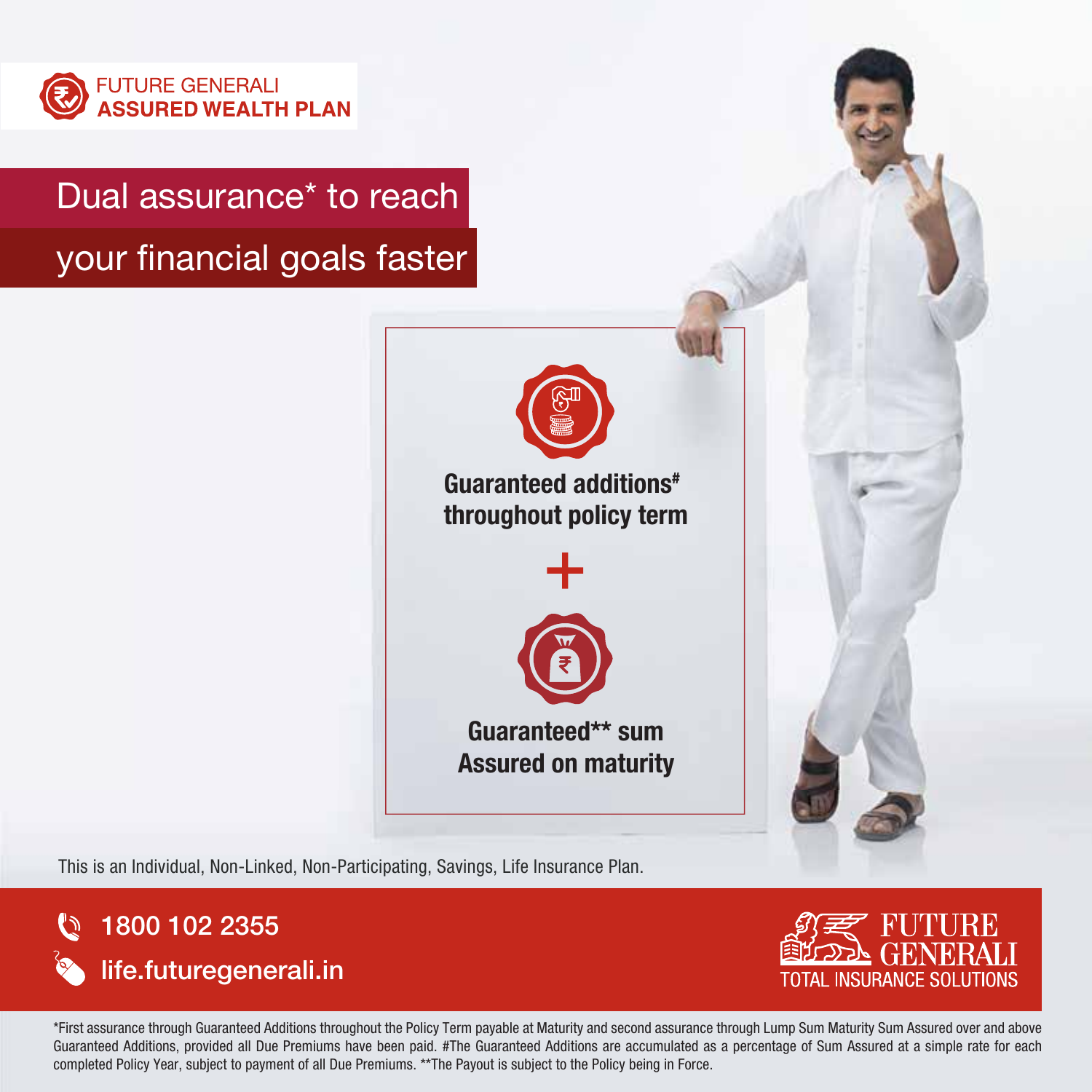# Future Generali Assured Wealth Plan

An Individual, Non-Linked, Non-Participating, Savings, Life Insurance Plan.

Your savings goals are just as unique as the milestones in your life. Whether it is your child's education, the down payment for your dream home or planning for your retirement - whatever your goals are, we have the plan to help you save for your unique needs.

Presenting the Future Generali Assured Wealth Plan, a Life Insurance Plan that guarantees a Maturity Benefit while giving you the freedom to decide the Premium Payment Term and the Policy Term. The Plan also offers Guaranteed Additions every year to ensure your family gets the benefit of higher financial safety and security.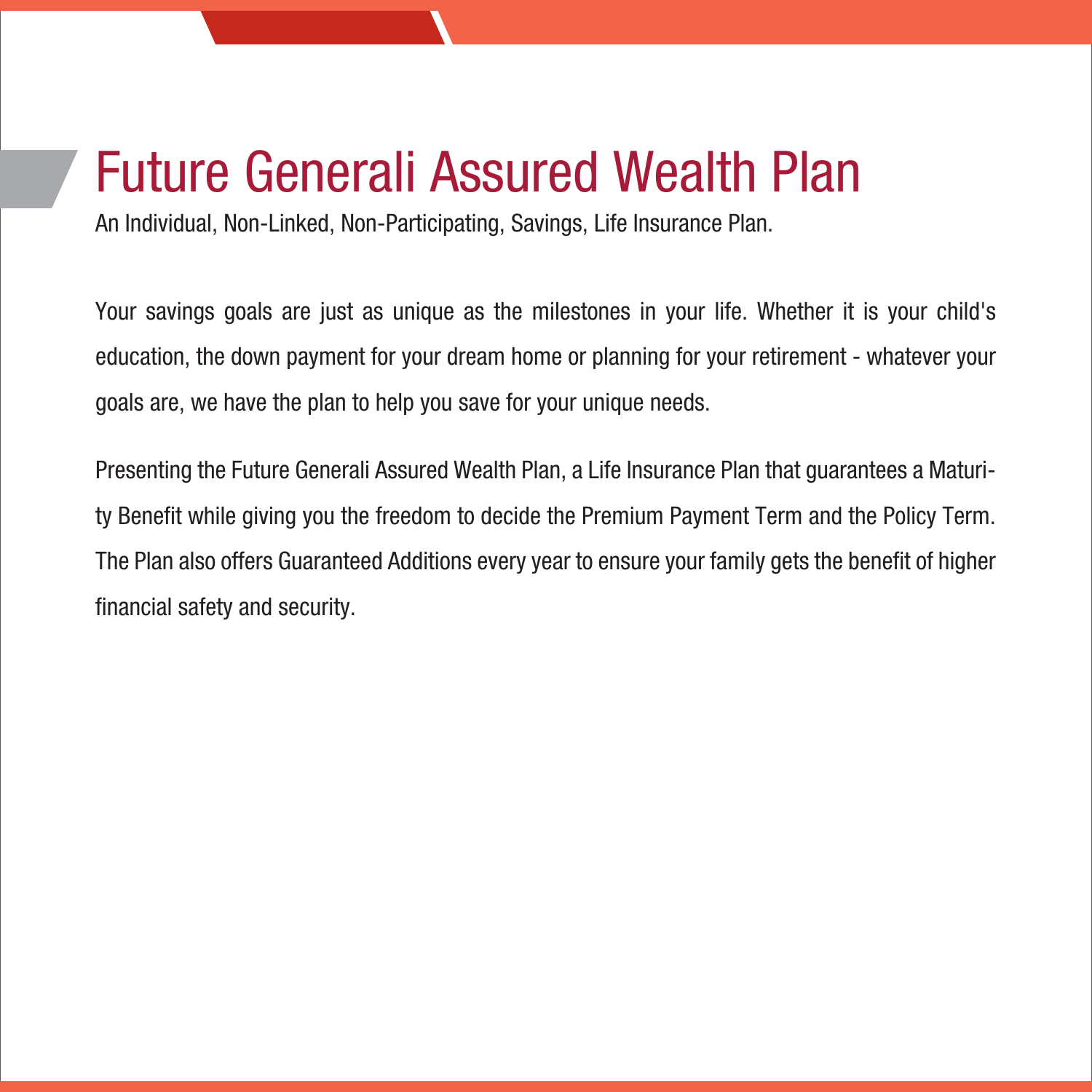# Why go for the Future Generali Assured Wealth Plan?

#### Choose from 2 Product Options

The Plan provides 2 flexible options to ensure that you have an ideal cover which is best suited to your savings goals. Your Premium will vary depending upon the option you choose. The option has to be chosen at inception and cannot be changed during the term of the Policy.

### Guaranteed Additions throughout the Policy Term and Increasing Death Benefit

Enjoy the added benefit of Guaranteed Additions which get accumulated every year at a simple rate as a percentage of the Sum Assured. The Death Benefit increases each year with the accrual of the Guaranteed Additions.

#### Choose your Policy Term and Premium Payment Term

Get the flexibility to select your Policy Term and Premium Payment Term as per the available options and depending on your needs, and fulfill your savings goals.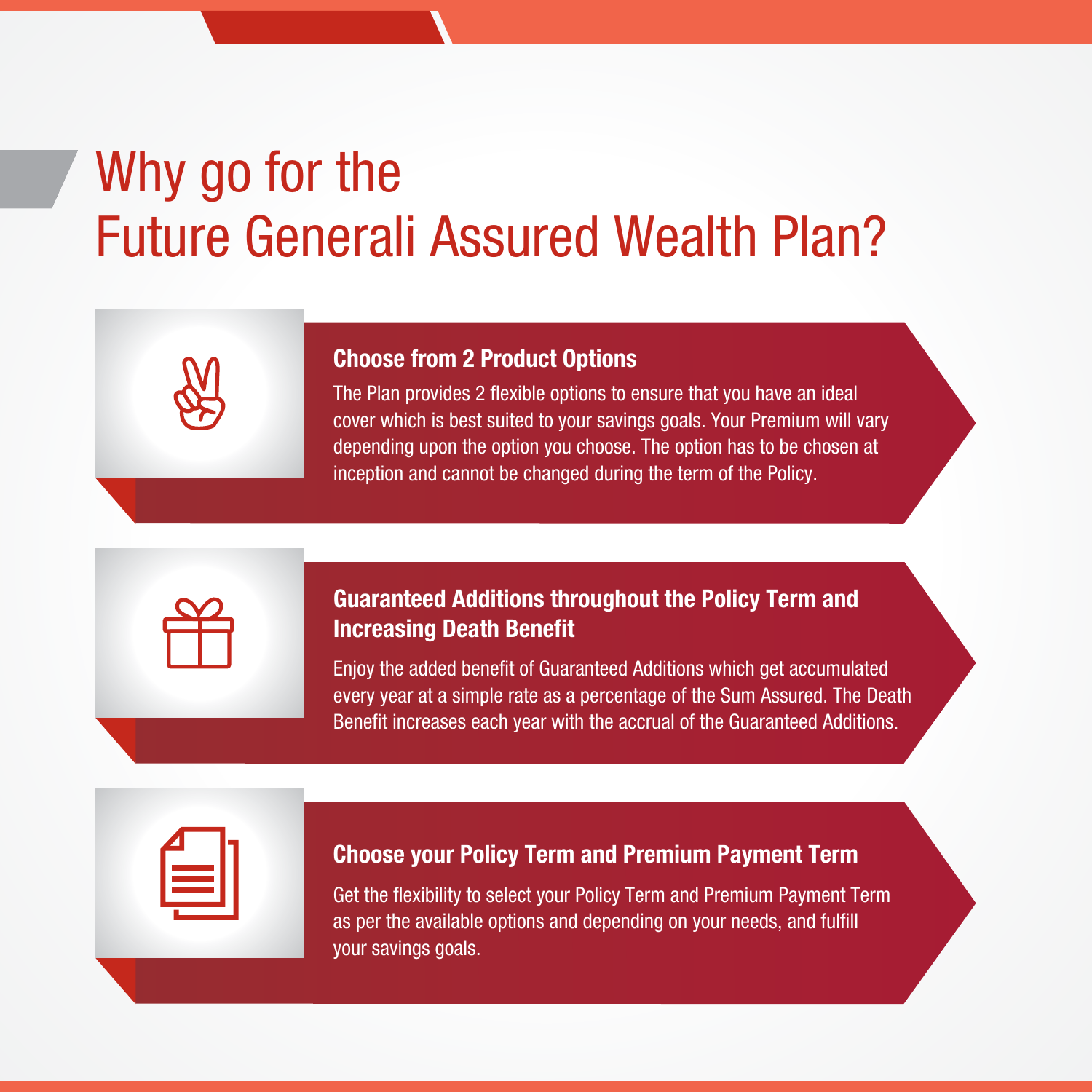You can buy this plan up to the age of 60 years under Option 1

# Lower Premium Rate for women



### Tax benefits

You may be eligible for tax benefits on the Premium(s) you pay and benefit proceeds, according to the provisions of Section 80C and 10(10D) whichever is applicable, subject to fulfillment of conditions as specified in the respective sections. These benefits are subject to change as per the current tax laws. Please consult your tax advisor for more details.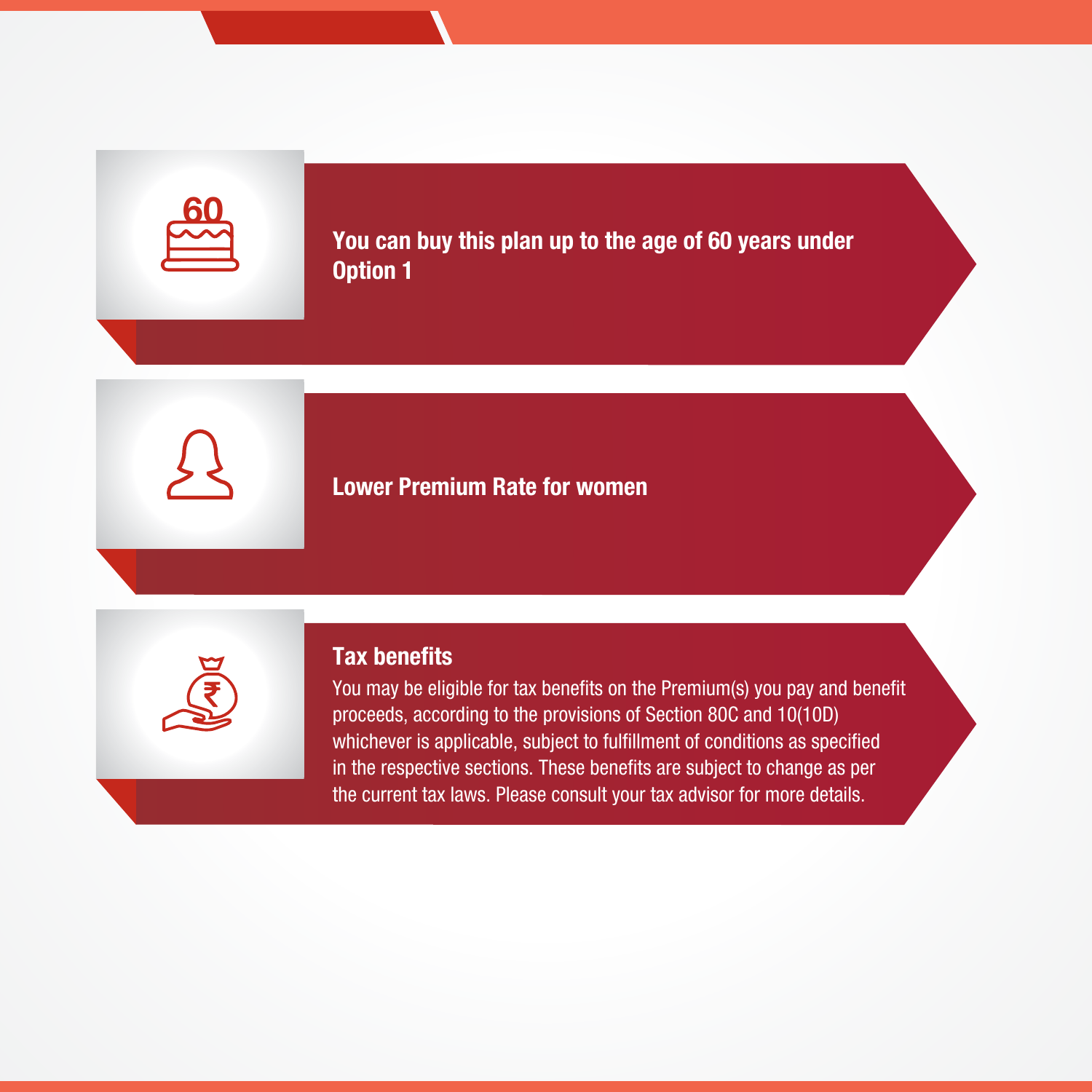# How can you buy the Future Generali Assured Wealth Plan?

# Step 1

#### Choose from the following two options that works the best for you:

- Option 1 is a standard Endowment Plan. Policy ends at the completion of the Policy Term or upon death of the Life Assured with all benefits paid in case of death
- Option 2 Policy continues even after death of the Life Assured till end of Policy Term with no further premiums to be paid after the death of the Life Assured

# Step 2

#### Now that you have chosen your option, decide on the following:

- The amount of insurance cover or the Sum Assured
- The duration of cover or the Policy Term
- The duration of premium payment or the Premium Payment Term

# Step 3

Calculate your Premium, fill the application form and complete the documentation process.

# Step 4

Finally, pay your Premium amount, and head towards a financially secure future.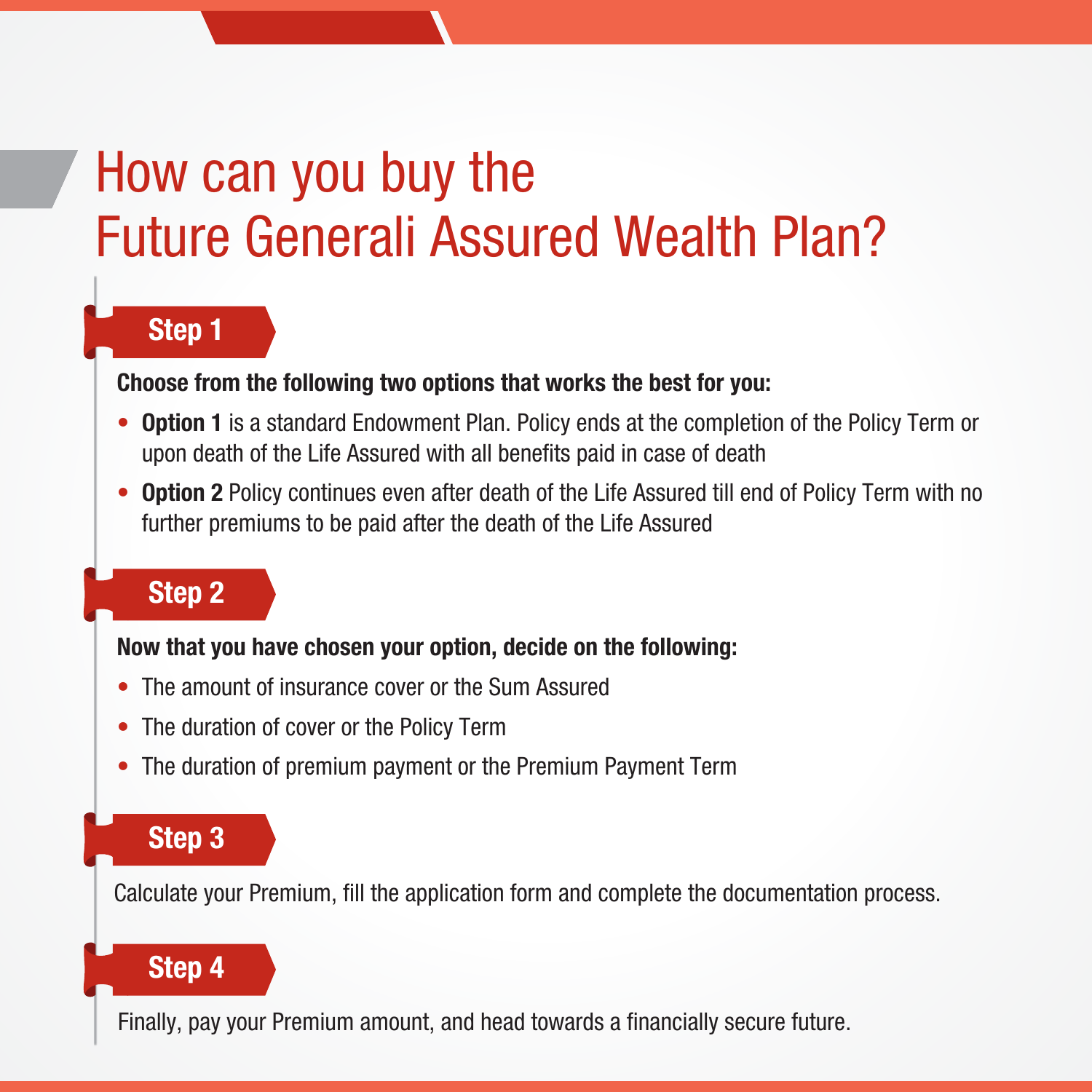# Life Insurance Plan Summary

| <b>Parameter</b>       | <b>Criterion</b>                                                                                                                                      |  |                      |                      |
|------------------------|-------------------------------------------------------------------------------------------------------------------------------------------------------|--|----------------------|----------------------|
| <b>Entry Age</b>       |                                                                                                                                                       |  | Option 1             | Option 2             |
| (As on last birthday)  | <b>Minimum</b>                                                                                                                                        |  | 0 Years              | 18 Years             |
|                        | <b>Maximum</b>                                                                                                                                        |  | 60 Years             | 55 Years             |
| <b>Maturity Age</b>    | <b>Minimum</b>                                                                                                                                        |  | 18 Years             | 28 Years             |
|                        | <b>Maximum</b>                                                                                                                                        |  | 75 Years             | 70 Years             |
| <b>Policy Term</b>     | a. Option 1: 10 to 25 years<br>b. Option 2: 10 to 25 years (the difference between Policy Term and Premium Paying<br>Term should be at least 5 years) |  |                      |                      |
|                        | 5 to 15 years                                                                                                                                         |  |                      |                      |
|                        | Premium Payment Term cannot be more than Policy term.                                                                                                 |  |                      |                      |
|                        | <b>Premium Payment</b><br><b>Term</b>                                                                                                                 |  | <b>Policy Term</b>   |                      |
|                        |                                                                                                                                                       |  |                      |                      |
|                        |                                                                                                                                                       |  | <b>Option 1</b>      | <b>Option 2</b>      |
|                        | 5 years                                                                                                                                               |  | 10 years to 25 years | 10 years to 25 years |
| <b>Premium Payment</b> | 6 years                                                                                                                                               |  | 10 years to 25 years | 11 years to 25 years |
| <b>Term (PPT)</b>      | 7 years                                                                                                                                               |  | 10 years to 25 years | 12 years to 25 years |
|                        | 8 years                                                                                                                                               |  | 10 years to 25 years | 13 years to 25 years |
|                        | 9 years                                                                                                                                               |  | 10 years to 25 years | 14 years to 25 years |
|                        | 10 years                                                                                                                                              |  | 10 years to 25 years | 15 years to 25 years |
|                        | 11 years                                                                                                                                              |  | 11 years to 25 years | 16 years to 25 years |
|                        | 12 years                                                                                                                                              |  | 12 years to 25 years | 17 years to 25 years |
|                        | 13 years                                                                                                                                              |  | 13 years to 25 years | 18 years to 25 years |
|                        | 14 years                                                                                                                                              |  | 14 years to 25 years | 19 years to 25 years |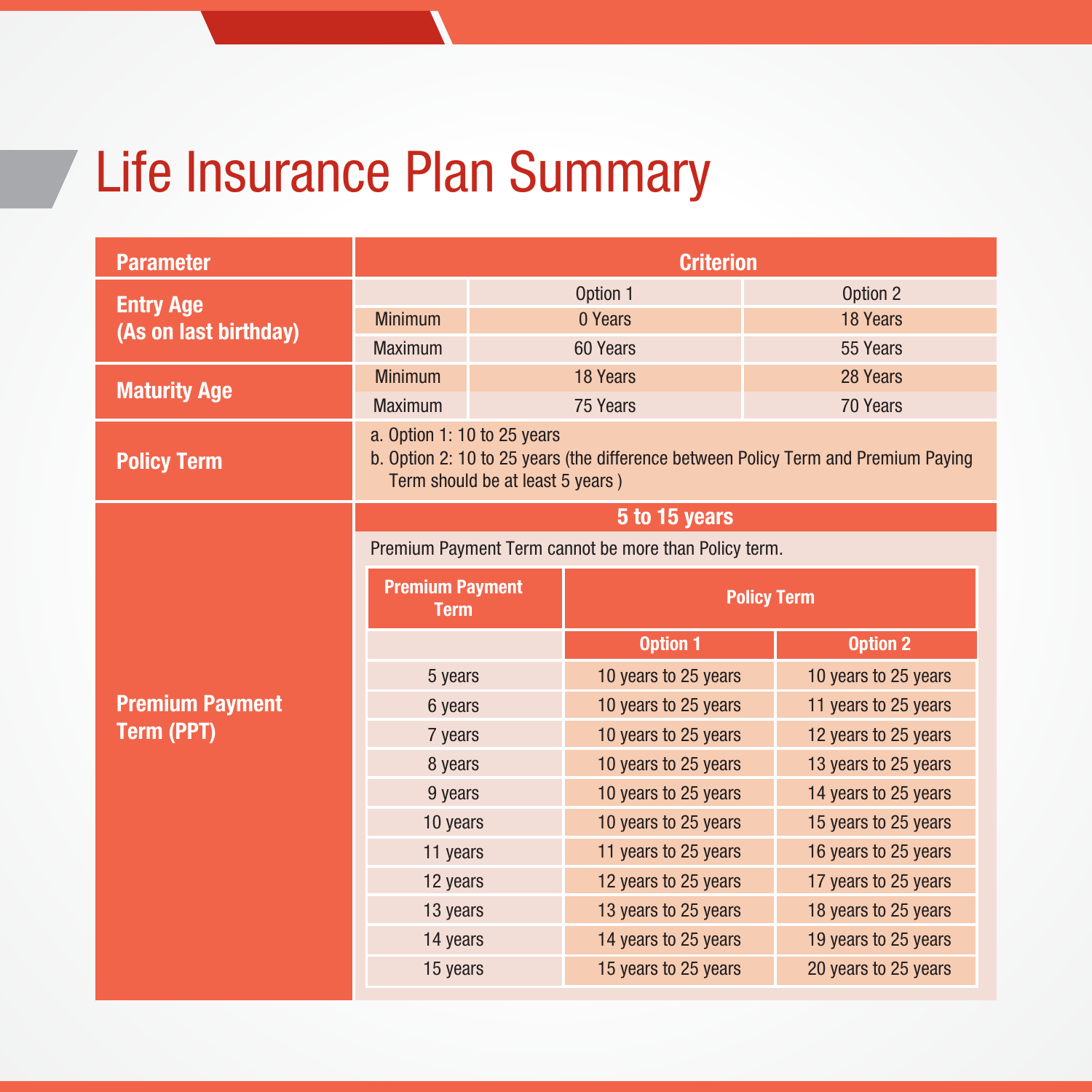| <b>Premium Payment Type</b>                | Option 1: Regular and Limited Pay<br>Option 2: Limited Pay |                                                                                                                                                                                                                                                                                                                                                                             |  |
|--------------------------------------------|------------------------------------------------------------|-----------------------------------------------------------------------------------------------------------------------------------------------------------------------------------------------------------------------------------------------------------------------------------------------------------------------------------------------------------------------------|--|
| <b>Sum Assured</b>                         | <b>Minimum</b>                                             | ₹50,000                                                                                                                                                                                                                                                                                                                                                                     |  |
|                                            | <b>Maximum</b>                                             | No limit (Subject to board approved underwriting policy of the company)                                                                                                                                                                                                                                                                                                     |  |
| <b>Premium Payment</b><br><b>Frequency</b> | Yearly, Half Yearly, Quarterly and Monthly                 |                                                                                                                                                                                                                                                                                                                                                                             |  |
| <b>Premium amount</b>                      | <b>Minimum</b>                                             | $\triangleright$ For entry age 0 years to 50 years<br>• ₹1,325 for monthly mode<br>● ₹3,975 for quarterly mode<br>• ₹7,800 for half-yearly mode<br>• ₹15,000 for annual mode<br>$\triangleright$ For entry age greater than 50 years<br>• $\overline{5}4,415$ for monthly mode<br>• ₹13,250 for quarterly mode<br>● ₹26,000 for half-yearly mode<br>₹50,000 for annual mode |  |
|                                            | <b>Maximum</b>                                             | No Limit (as per Sum Assured)                                                                                                                                                                                                                                                                                                                                               |  |

Note: Premiums mentioned above are excluding taxes and any extra Premium paid as a part of underwriting requirements, if any.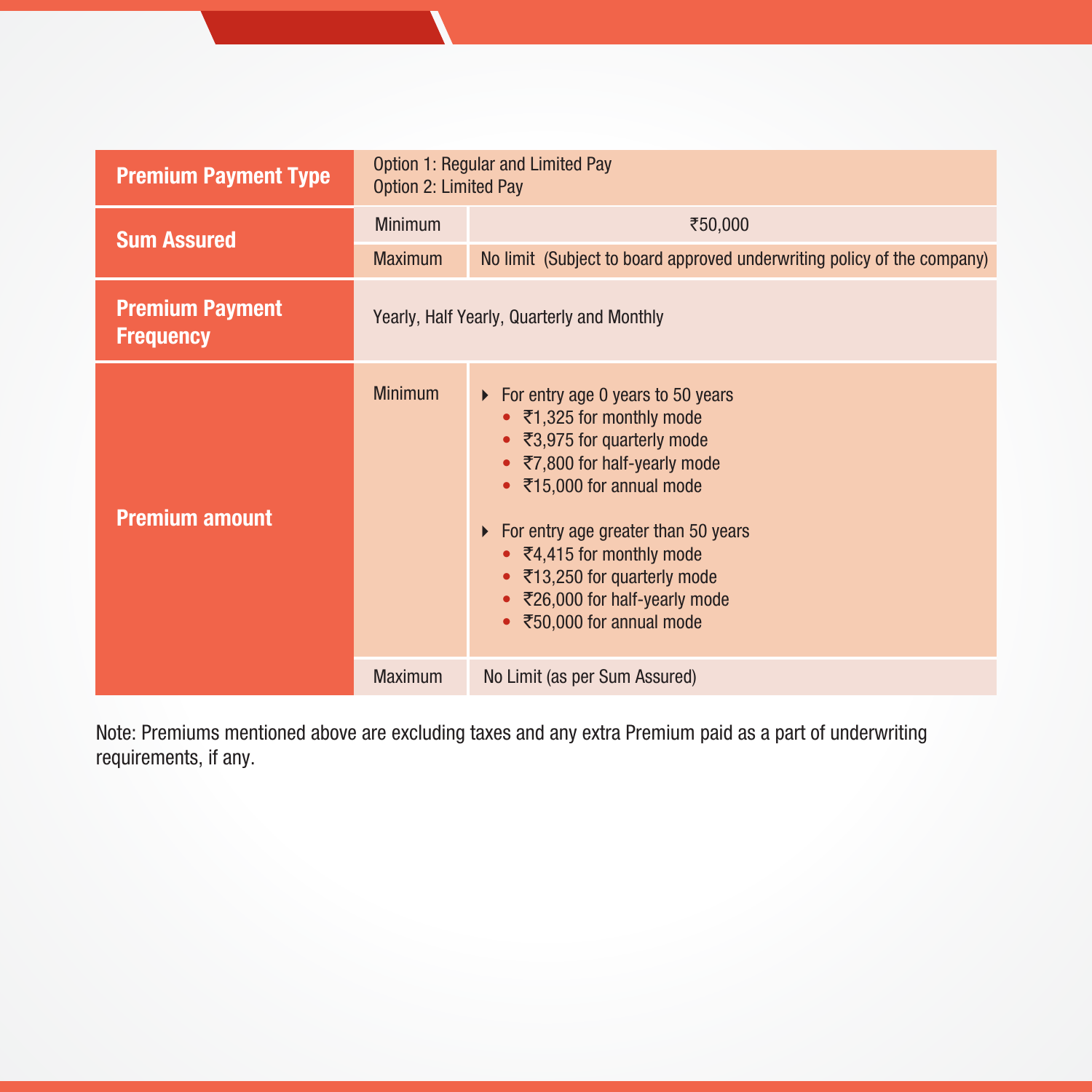Sample annual premium (in  $\bar{\tau}$ .) for a male life (excluding taxes, extra underwriting premium and modal loading, if any) with Policy Term of 15 years, Premium Paying Term of 10 years and Sum Assured of  $\overline{5}5$  lakh:

| Age | <b>Option 1</b> | <b>Option 2</b> |
|-----|-----------------|-----------------|
| 5   | 58,635          | <b>NA</b>       |
| 15  | 58,775          | <b>NA</b>       |
| 20  | 58,870          | 59,140          |
| 30  | 59,050          | 59,535          |
| 35  | 59,340          | 60,120          |
| 40  | 59,940          | 61,285          |
| 45  | 61,075          | 63,270          |
| 50  | 62,975          | 66,425          |
| 55  | 65,835          | 71,570          |

# Maturity Benefit

You will receive a Maturity Benefit as per your chosen option, on survival, at the end of the Policy Term subject to all your Premiums Due being paid.

# a) Option 1 and Option 2

Maturity Sum Assured plus Accrued Guaranteed Additions shall be paid where Maturity Sum Assured is equal to Sum Assured

The Policy terminates on the payment of the Maturity Benefit under both the options.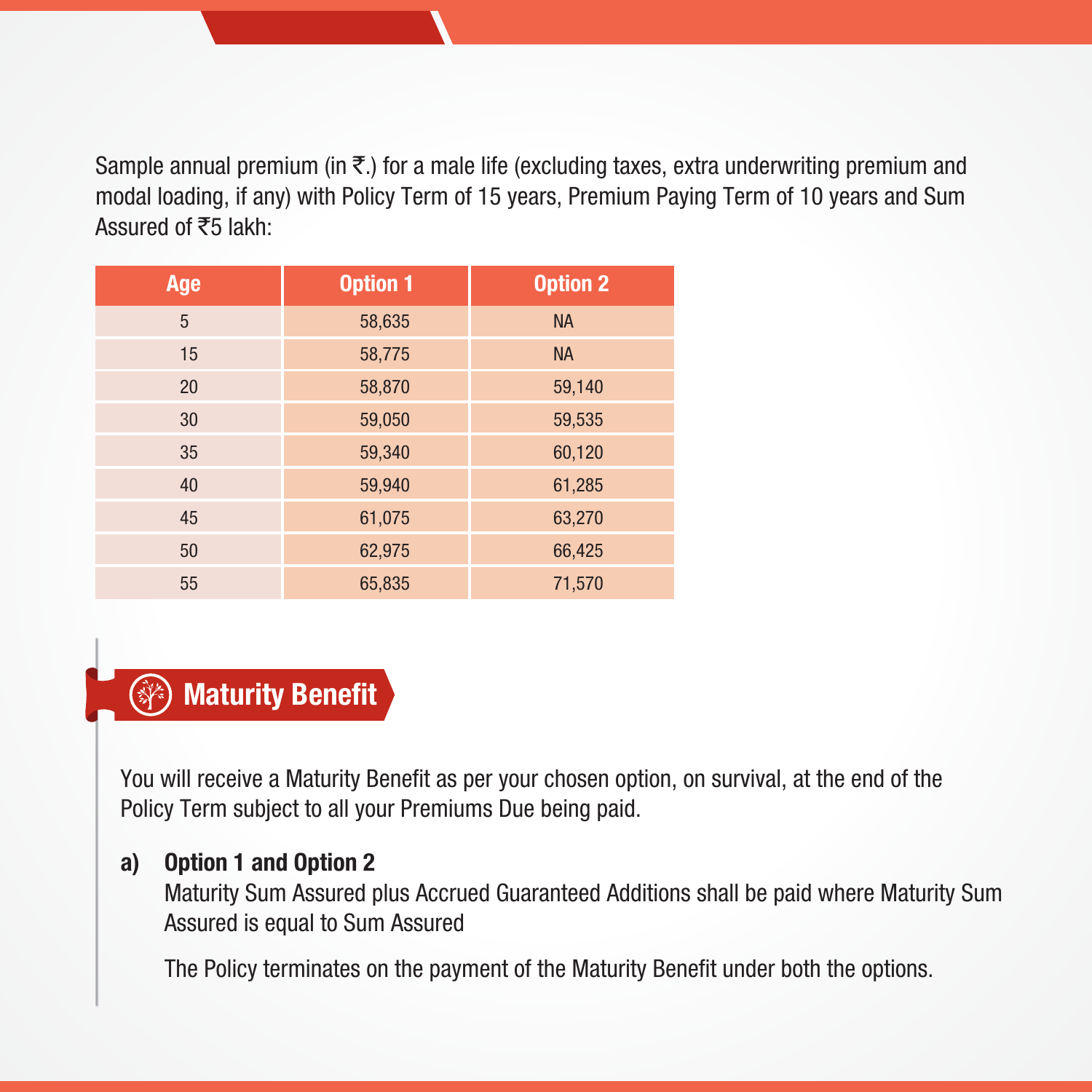# To clearly understand how the Maturity Benefit works, let us take a look at Amit's story.

Amit is a 35 years old healthy man who purchased the Future Generali Assured Wealth Plan - Option 1. He opted for  $\bar{\mathfrak{z}}3,00,000$  Sum Assured for a Policy Term of 15 years and Premium Payment Term of 10 years. He pays  $\overline{3}35,940$  (excluding applicable tax) annually for 10 years.

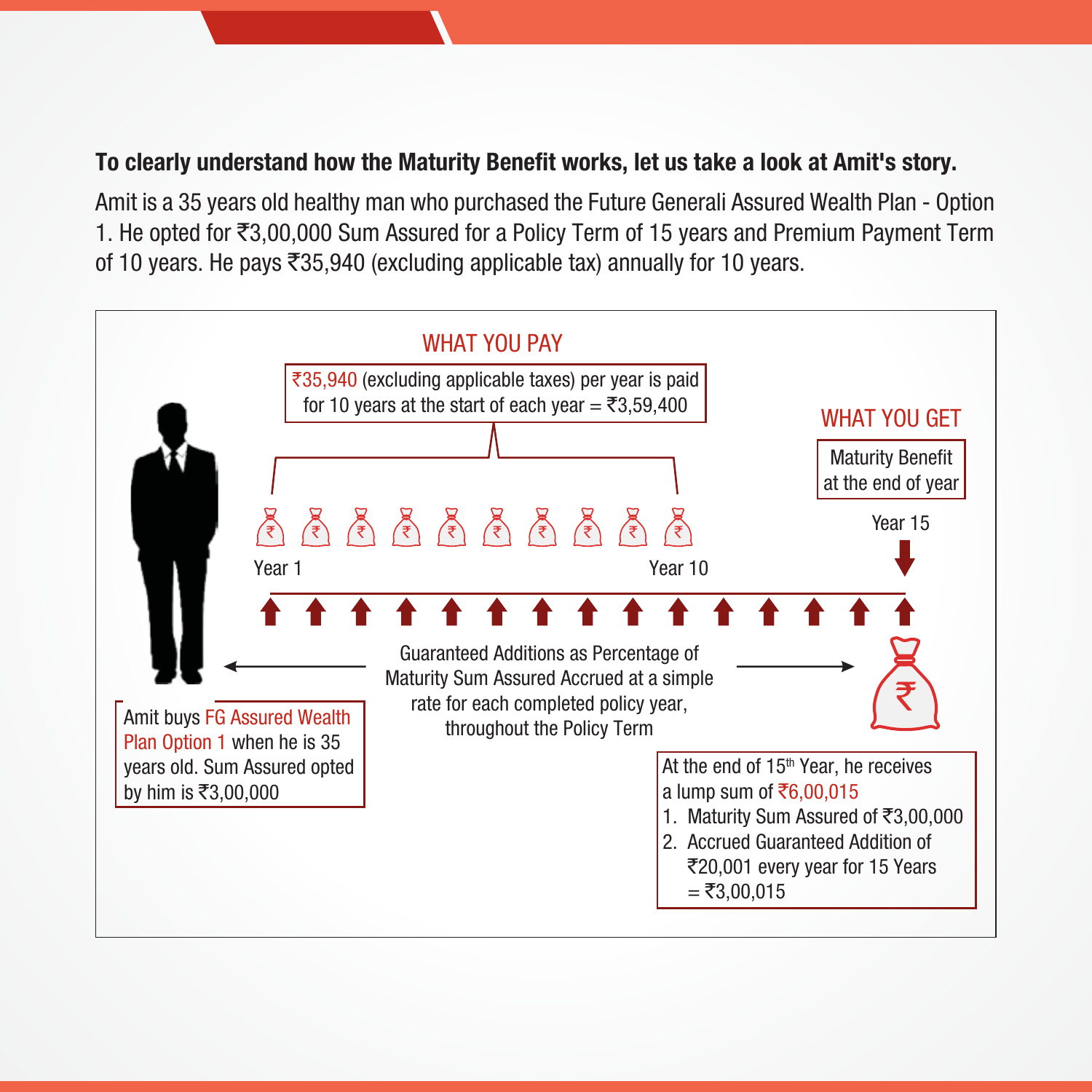# **Death Benefit**

In case of unfortunate demise of the Life Assured, the Death Benefit in this plan secures Life Assured's family's financial well-being and future. The Death Benefit varies as per the plan option you choose:

# a) Option 1

In case of unfortunate demise of the Life Assured during the Policy Term, the Life Assured's nominee/beneficiary shall receive Death Sum Assured plus Accrued Guaranteed Additions, provided the policy is in-force.

The Death Sum Assured shall be highest of the following:

- i. 10 times the Annualised Premium (excluding taxes, rider premiums, underwriting extra premiums and loading for modal premiums, if any) or
- ii. 105% of total premiums paid as on date of death (excluding any underwriting extra premium, any rider premium and taxes) or
- iii. Guaranteed Sum Assured on Maturity which is equal to Sum Assured or
- iv. Absolute amount assured to be paid on death which is equal to Sum Assured

# b) Option 2

Under this option, two payouts will be made to Life Assured's nominee.

**1. Death Payout:** The first payout which is the Lump sum Death Payout equal to Death Sum Assured will be paid at the time of death.

The Death Sum Assured shall be highest of the following:

 i. 10 times the Annualised Premium (excluding taxes, rider premiums, underwriting extra premiums and loading for modal premiums, if any) or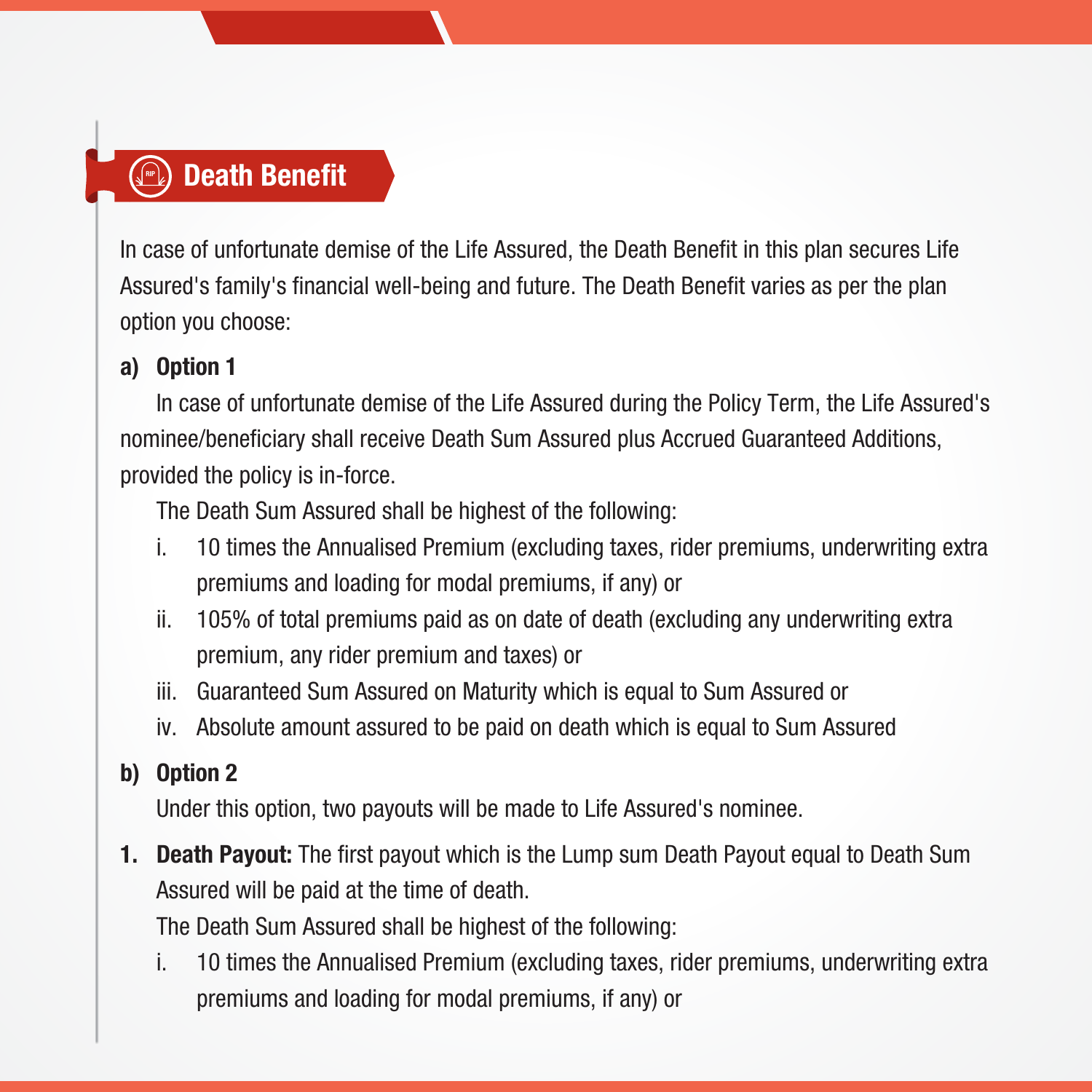- ii. 105% of the total premiums paid as on the date of death (excluding any underwriting extra premium, any rider premium and taxes) or
- iii. Guaranteed Sum Assured on Maturity which is equal to Sum Assured or
- iv. Absolute amount assured to be paid on death which is equal to Sum Assured
- 2. The second payout equal to the Guaranteed Maturity Sum Assured plus accrued Guaran teed Additions shall be paid at the end of the Policy Term. The Policy continues after the death of the insured person. No future premiums are required to be paid after the death till the end of Policy Term. The Policy continues to accrue Guaranteed Additions even after the death of the Life Assured till the end of Policy Term.

Under Option 2, the nominee or beneficiary will have no right to surrender or alter any of the conditions of the Policy after death of the Life Assured.

The Policy will terminate on payment of entire Death Benefit under both the options.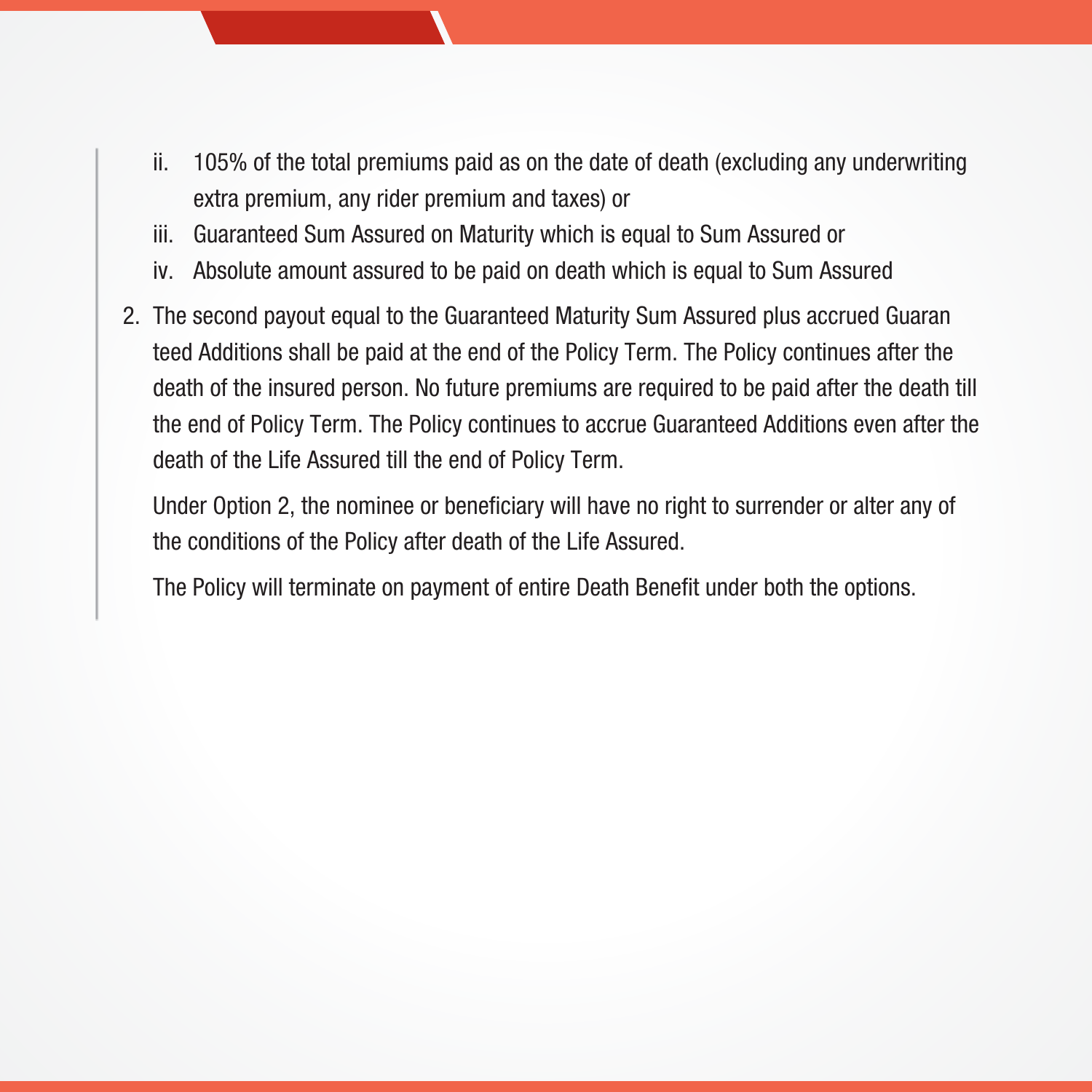# To clearly understand how Death Benefit works in this case, let us look at Amit's story

Amit is a 35 years old healthy man who purchased the Future Generali Assured Wealth Plan - Option 2. He opted for  $\bar{\tau}3,00,000$  Sum Assured for a Policy Term of 15 years and Premium Payment Term of 10 years. He pays  $\overline{5}36,456$  (excluding applicable tax) annually for 10 years. It is assumed that Amit's death occurs in the 2nd policy year. The benefit payable under option 2 to Amit's nominee(s) will be:

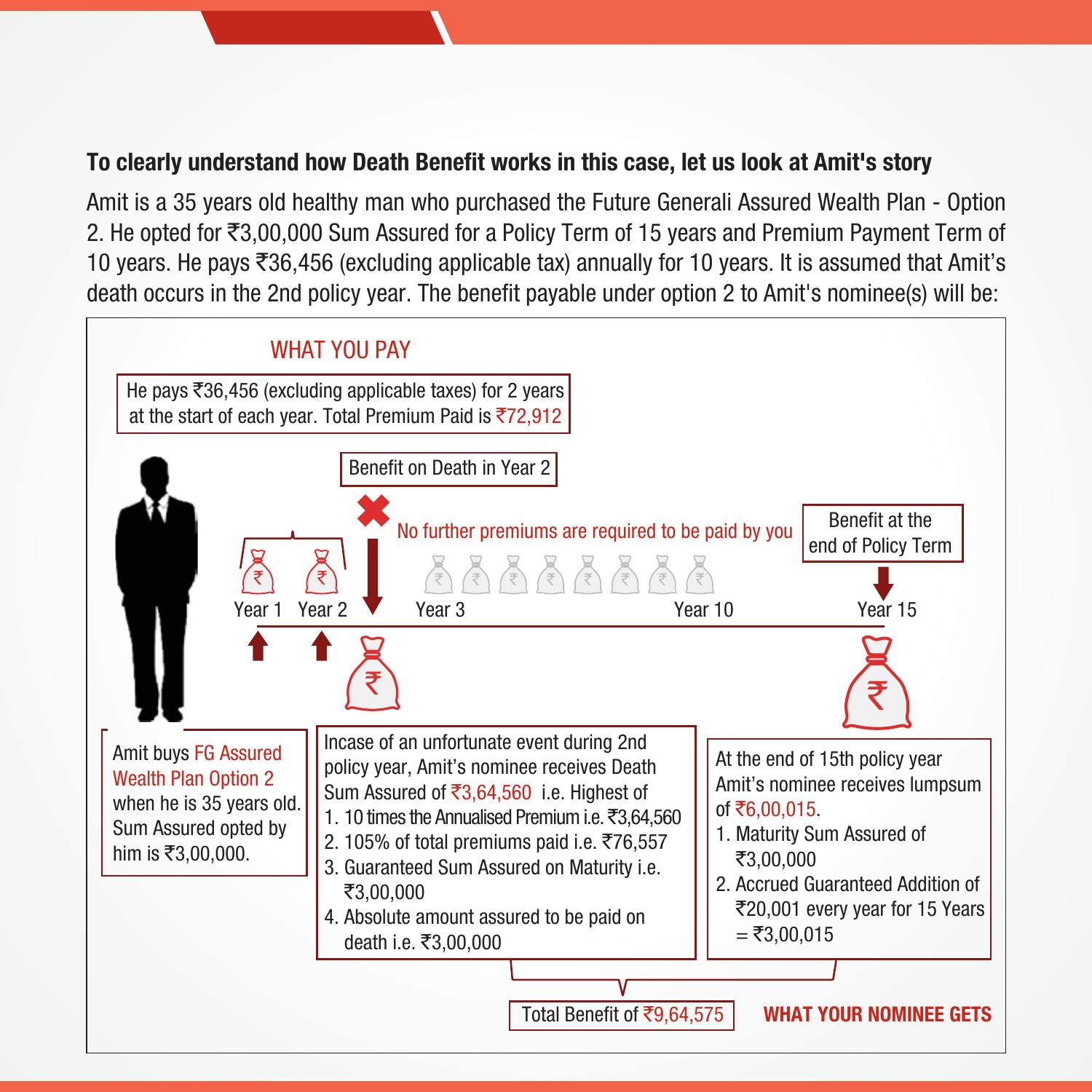# Guaranteed Additions

This plan offers simple Guaranteed Additions as a percentage of Sum Assured accumulated at a simple rate for each completed policy year, throughout the Policy Term, subject to all Due Premiums being paid. The Guaranteed Additions accrue at the end of the policy year.

The annual Guaranteed Additions shall get added at a simple rate as shown in the table below, subject to all Due Premiums being paid:

| <b>Policy Term</b> | <b>Guaranteed Addition Rate as a % of</b><br><b>Sum Assured</b> |
|--------------------|-----------------------------------------------------------------|
| 10                 | 10.0000%                                                        |
| 11                 | 9.0909%                                                         |
| 12                 | 8.3333%                                                         |
| 13                 | 7.6923%                                                         |
| 14                 | 7.1429%                                                         |
| 15                 | 6.6667%                                                         |
| 16                 | 6.2500%                                                         |
| 17                 | 5.8824%                                                         |
| 18                 | 5.5556%                                                         |
| 19                 | 5.2632%                                                         |
| 20                 | 5.0000%                                                         |
| 21                 | 4.7619%                                                         |
| 22                 | 4.5455%                                                         |
| 23                 | 4.3478%                                                         |
| 24                 | 4.1667%                                                         |
| 25                 | 4.0000%                                                         |

If a Policy is converted into a paid-up Policy, it will not accrue any future Guaranteed Additions under both options. The Guaranteed Additions already accrued, remains attached to the Policy.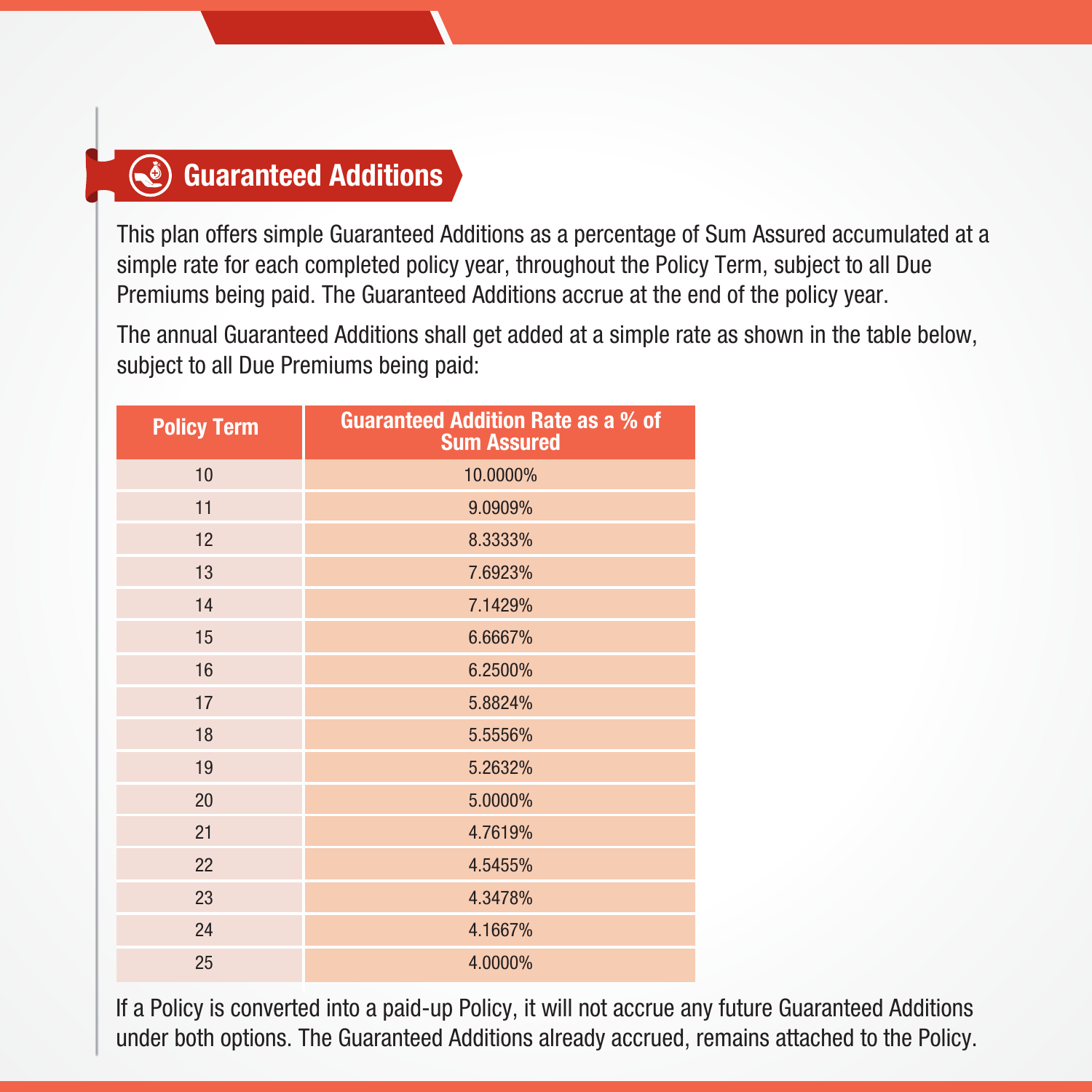# LITTLE PRIVILEGES JUST FOR YOU

# Free Look Period

You may return this Policy within 15 days of receipt of the Policy Document (30 days if you have purchased this Policy through Distance Marketing Mode) if you disagree with any of the terms and conditions by giving us a written request for cancellation of this Policy which is dated and signed by you which states the reasons for your objections. We will cancel this Policy and refund the Instalment Premium received after deducting proportionate Risk Premium for the period on cover, stamp duty charges and expenses incurred by us on the medical examination of the Life Assured (if any).

Note: Distance Marketing means insurance solicitation / lead generation by way of telephone calling/ Short Messaging Service (SMS) / other electronic modes like e-mail, internet & Interactive Television (DTH) / direct mail / newspaper and magazine inserts or any other means of communication other than that in person.

If the Policy is opted through Insurance Repository (IR), the computation of the said Free Look Period will be as stated below:

- For existing e-Insurance Account: Computation of the said Free Look Period will commence from the date of delivery of the e-mail confirming the credit of the Insurance Policy by the IR.
- For New e-Insurance Account: If an application for e-Insurance Account accompanies the proposal for insurance, the date of receipt of the 'welcome kit' from the IR with the credentials to log on to the e-Insurance Account (e-IA) or the delivery date of the email confirming the grant of access to the e-IA or the delivery date of the email confirming the credit of the Insurance Policy by the IR to the e-IA, whichever is later shall be reckoned for the purpose of computation of the Free Look Period.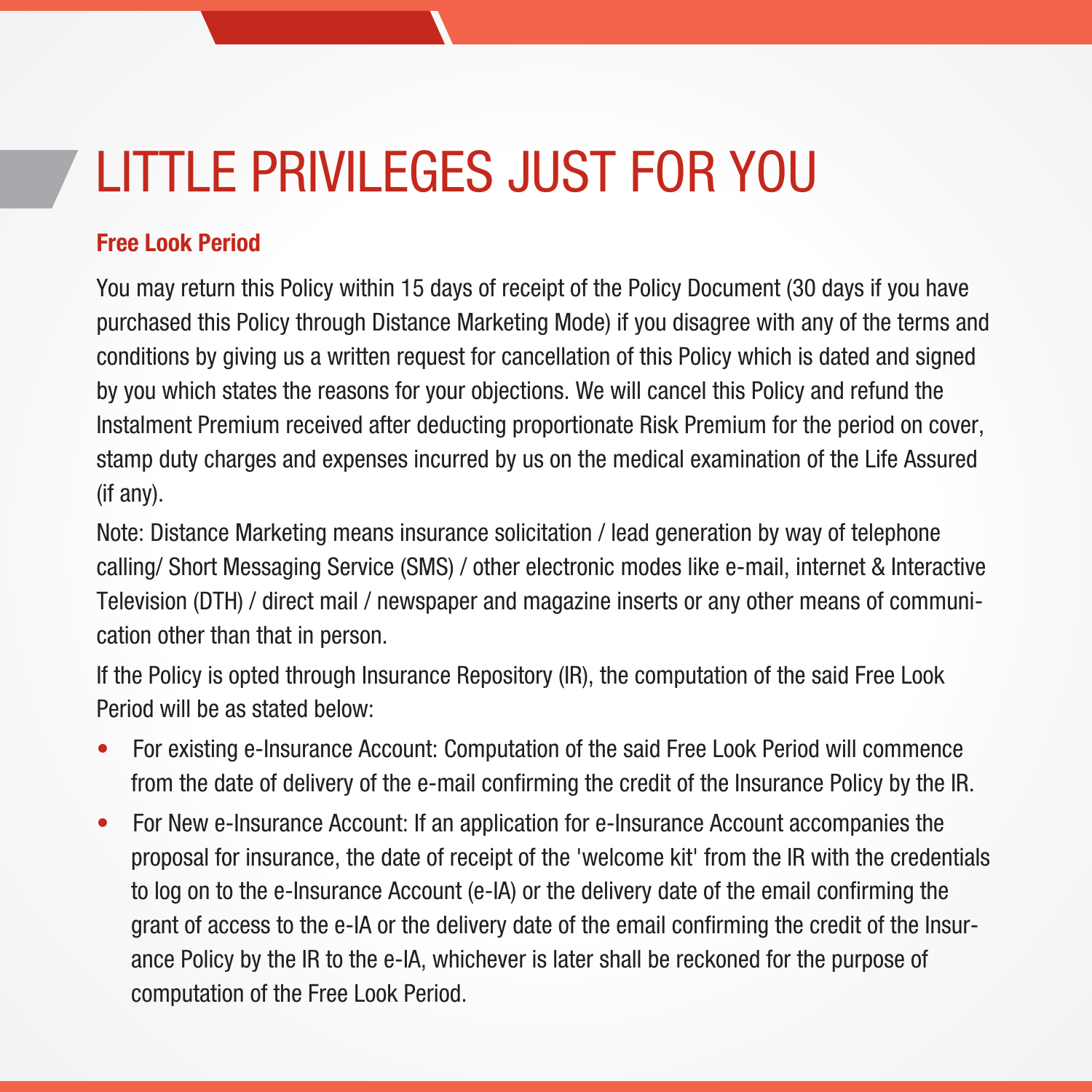# Grace Period

You get a grace period of 30 days for Yearly, Half yearly and Quarterly Premium Payment Frequency and 15 days for Monthly Premium Payment Frequency from the due date to pay your missed Premium. During these days, you will continue to be covered and be entitled to receive all the benefits subject to deduction of Due Premiums.

# Change in Premium Payment Frequency

• You can change your Premium Payment frequency subject to minimum eligibility criteria. Such change shall be applicable from the next Policy Anniversary.

#### Rider

No riders are available under this product.

#### Loan

You may avail a loan once the Policy has acquired a Surrender Value. The maximum amount of loan that can be availed is up to 85% of the Surrender Value. For more details, please refer to the Policy Document. The interest rate applicable for the Financial Year will be declared at the start of the Financial Year. The current interest rate for the Financial Year 2019-20 applicable on loans is 9% per annum compounded half-yearly.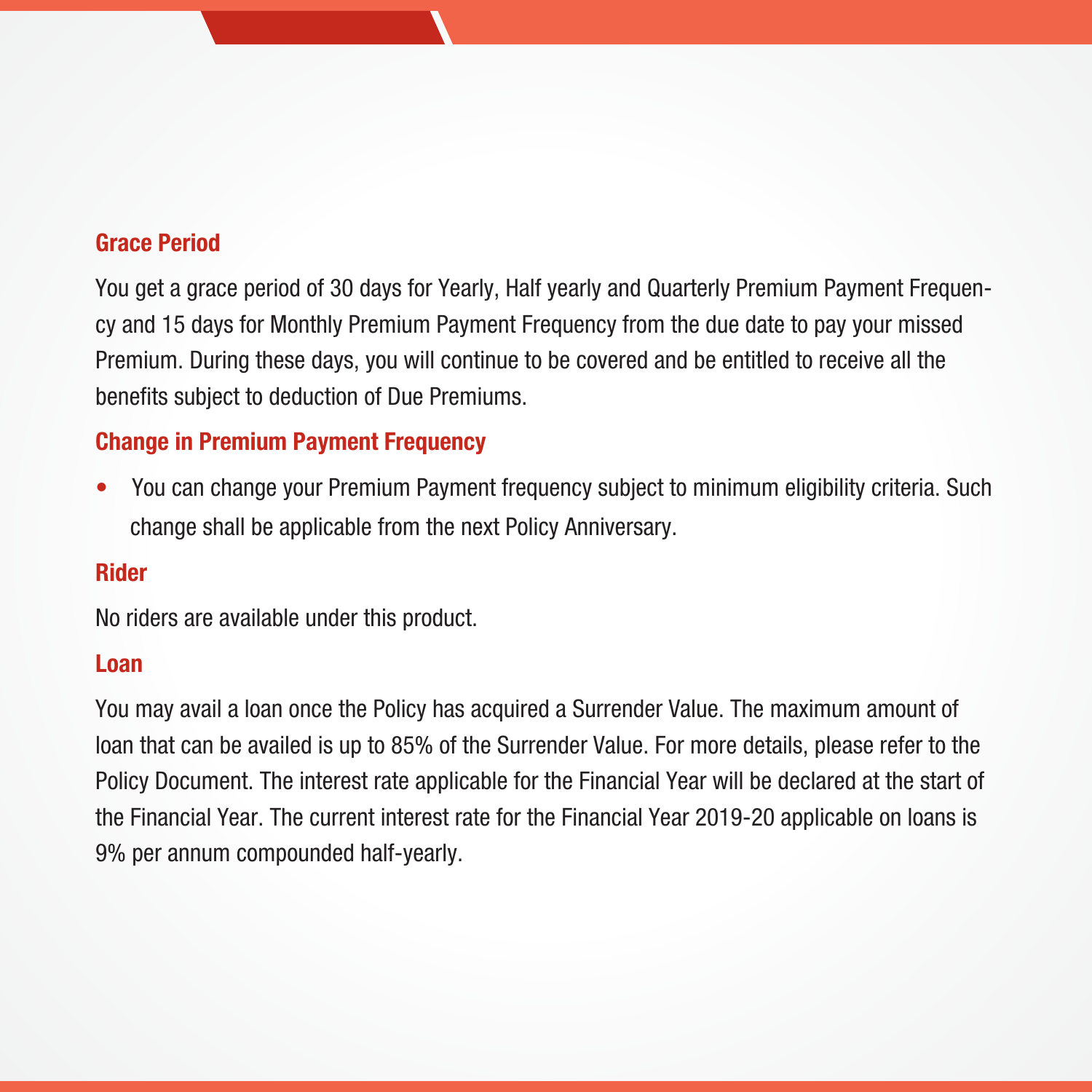# TERMS AND CONDITIONS

# Non Payment of Due Premium

### A. Lapse:

 If due premiums for the first two (2) policy years have not been paid in full within the grace period, the policy shall lapse and will have no value.

All risk cover ceases while the policy is in lapsed status.

 The Death Benefit shall not be payable if the Life Assured dies after the Policy has Lapsed and before it has been Revived.

 The policyholder has the option to revive the policy within five years from the due date of first unpaid premium.

 In case the Policy is not revived during the revival period no benefit shall be payable at the end of revival period and the policy will terminate thereafter.

# Paid-Up Value:

If due premiums for the first two (2) or more policy years have been paid and any subsequent premium is not paid within the grace period, the policy will be converted into a paid-up policy. The paid-up sum assured is calculated as follows:

 Paid-Up Sum Assured = Sum Assured \* (Number of Premiums Paid / Total number of premiums payable

 Death Sum Assured and Maturity Sum Assured will be reduced in proportion to the number of premiums paid to the number of premiums payable under the policy. The reduced benefit shall be payable in the same manner as for an in-force policy.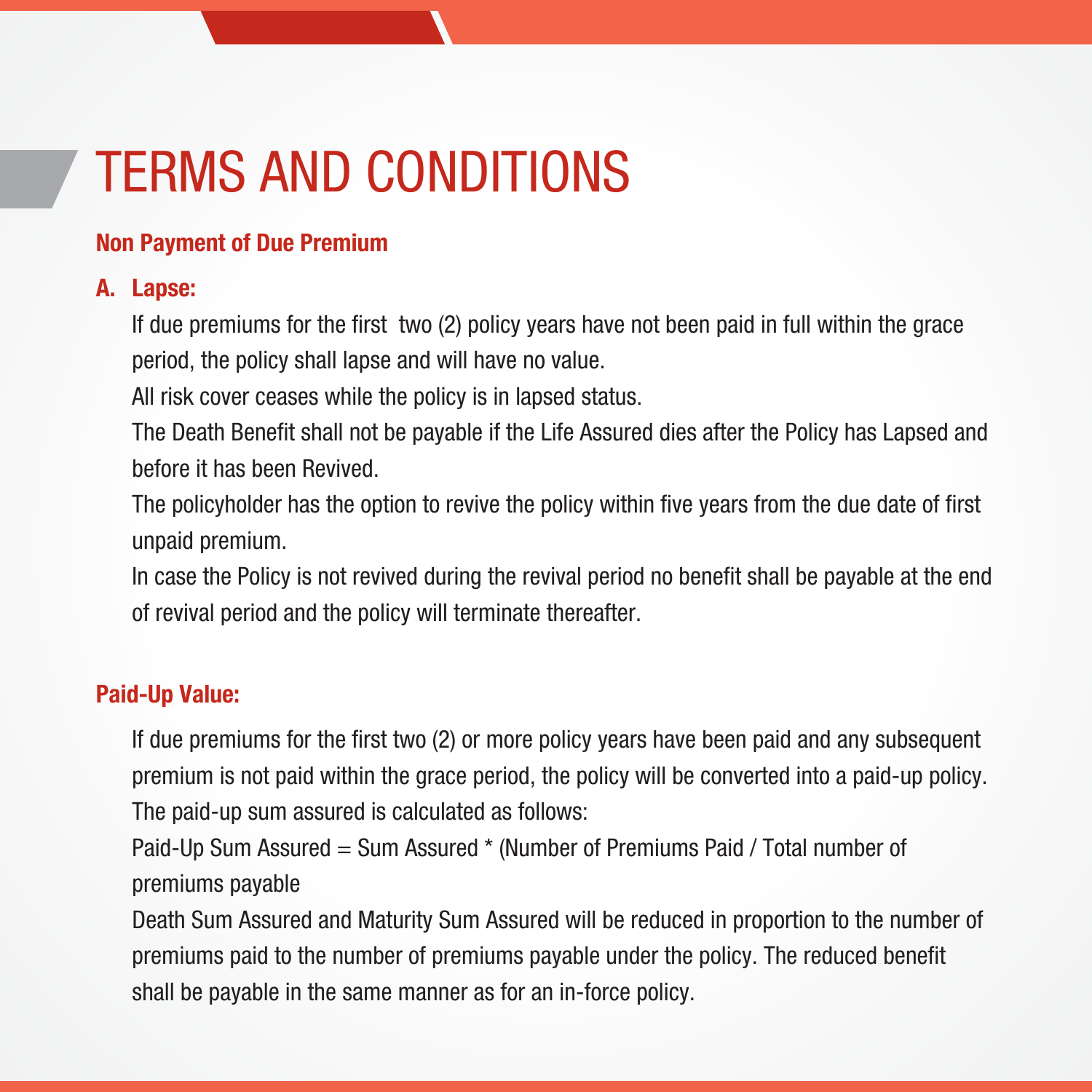If a policy is converted into a paid-up policy, it will not accrue any future Guaranteed Additions under both options. The Guaranteed Additions already accrued, remains attached to the policy.

 You can revive a Paid-Up Policy within a period of five years from the due date of first unpaid premium.

You can surrender your Paid-Up policy anytime during the Policy Term.

# Surrender Value

 We encourage you to continue your policy as planned, however, you have the option to surrender the same for immediate cash requirement, in case of an emergency, any time after the payment for at least two full policy year's premiums.

- The amount payable on surrender will be higher of the Guaranteed Surrender Value (GSV) and Special Surrender Value (SSV).
- The policy terminates on surrender and no further benefits are pavable under the policy.

# i) Guaranteed Surrender Value (GSV):

The GSV will be equal to the GSV factor for Premium multiplied by the total premium paid (excluding any extra premium, any rider premium and taxes) plus the GSV factor for Guaranteed Additions multiplied by accrued Guaranteed Additions.

# ii) Special Surrender Value (SSV):

The Special Surrender Value shall be based on the Company's expectation of future financial and demographic conditions. This shall be reviewed by the Company from time to time with prior approval from IRDAI.

 Special Surrender Value = [{Number of Premiums Paid / Total number of premiums payable} \*(Sum Assured plus Accrued Guaranteed Additions)]x Special Surrender Value Factor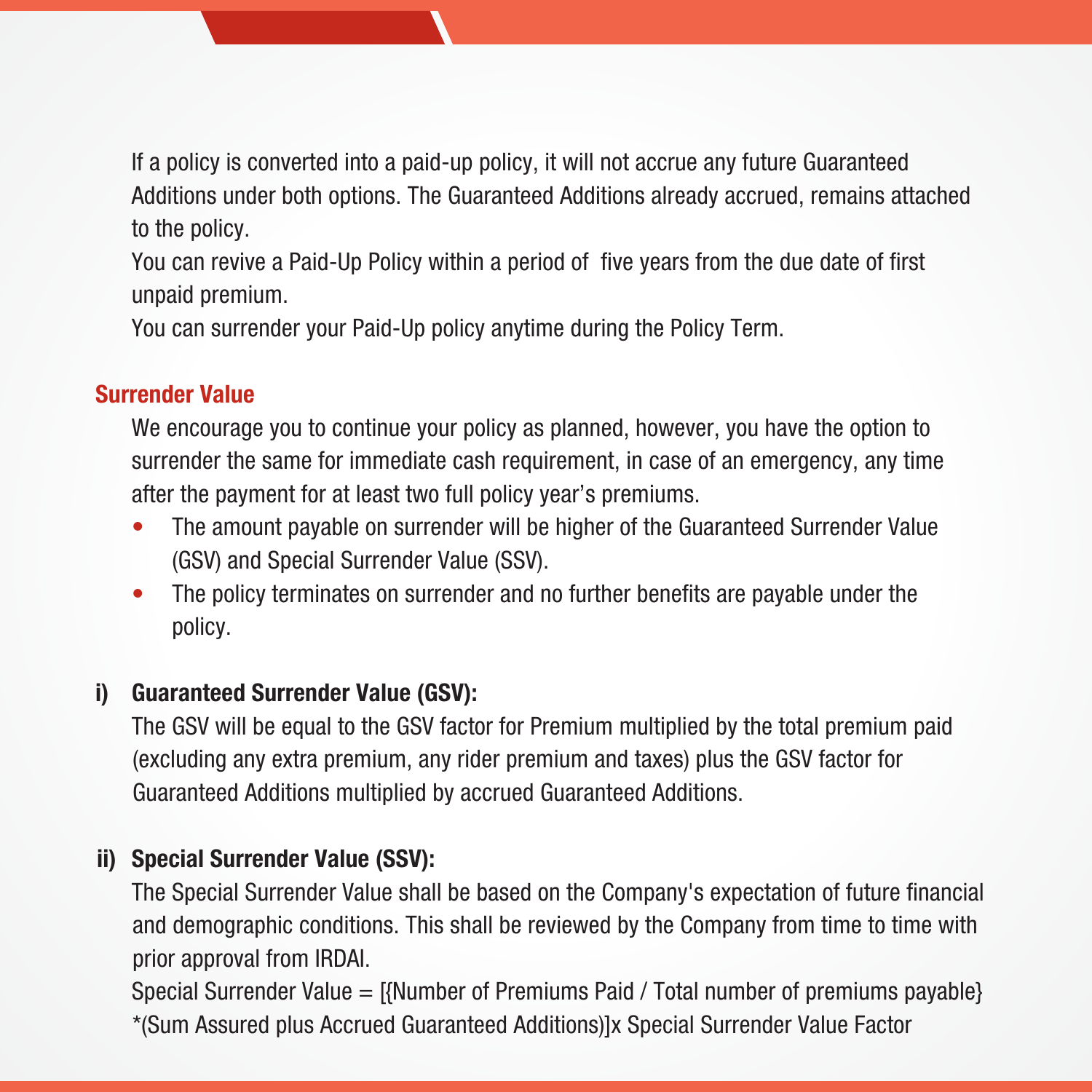# Vesting of the Policy in Case of Policies Issued to Minor Lives

In case of minor lives, the ownership of the Policy shall automatically vest on the Life Assured on attainment of majority (i.e. when the Life Assured attains age 18 years).

### Nomination and Assignment

Nomination shall be in accordance with Section 39 of Insurance Act, 1938 as amended from time to time. Assignment shall be in accordance with Section 38 of Insurance Act, 1938 as amended from time to time.

# **Exclusions**

### Suicide exclusion:

 In case of death due to suicide within 12 months from the date of commencement of risk under the policy or from the date of revival of the policy, as applicable, the nominee or beneficiary of the policyholder shall be entitled to 80% of the total premiums paid till the date of death or the surrender value available as on the date of death whichever is higher, provided the policy is in force.

# Prohibition on Rebates:

#### Section 41 of the Insurance Act 1938 as amended from time to time states:

- 1. No person shall allow or offer to allow, either directly or indirectly, as an inducement to any person to take or renew or continue an insurance in respect of any kind of risk relating to lives or property in India, any rebate of the whole or part of the commission payable or any rebate of the Premium shown on the Policy, nor shall any person taking out or renewing or continuing a policy accept any rebate, except such rebate as may be allowed in accordance with the published prospectuses or tables of the insurer.
- 2. Any person making default in complying with the provisions of this section shall be liable for a penalty which may extend to ten lakh rupees.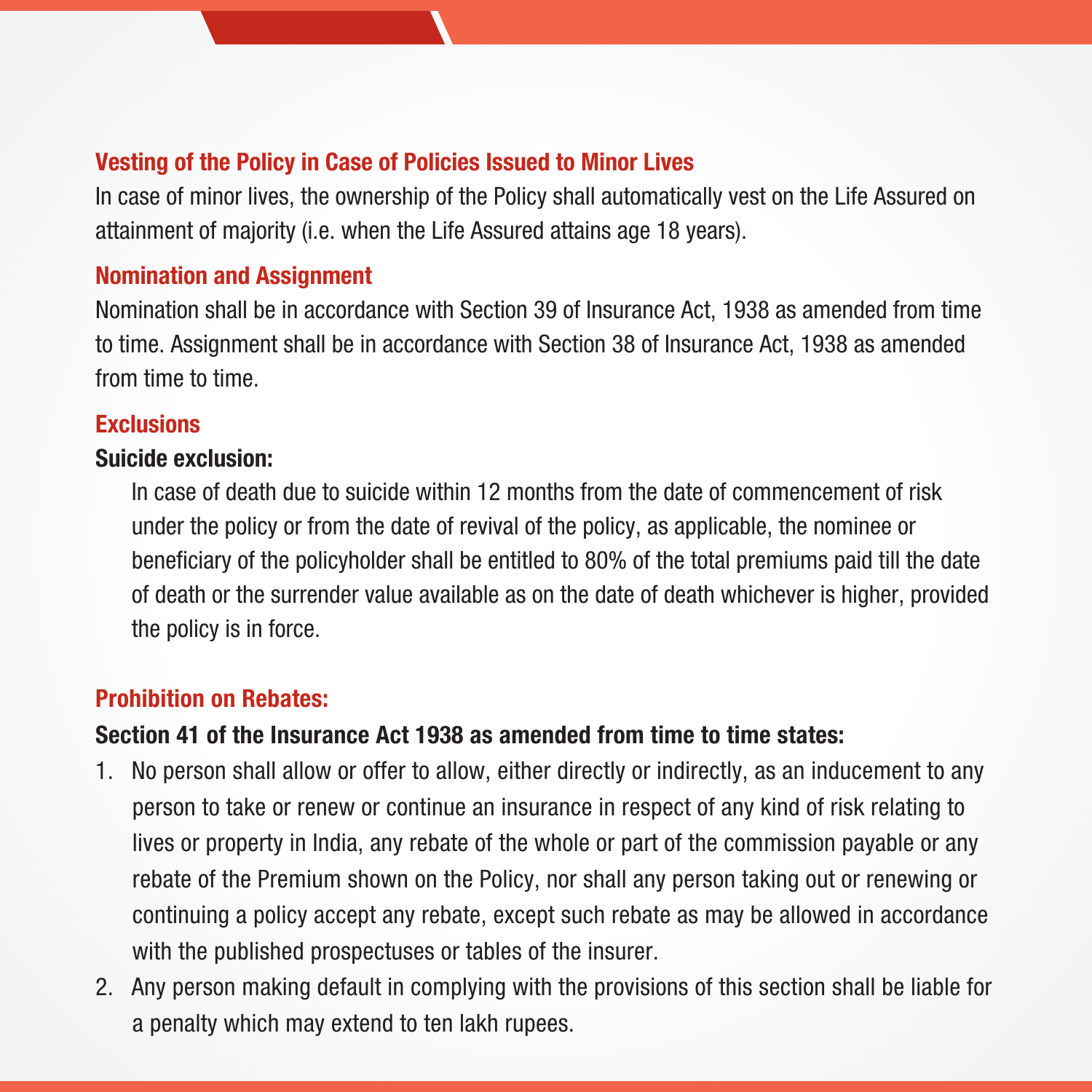# Fraud, Misrepresentation or Non-disclosure:

# Section 45 of the Insurance Act 1938 as amended from time to time states:

- 1. No Policy of Life Insurance shall be called in question on any grounds whatsoever after the expiry of 3 years from the Date of the Policy i.e. from the Date of Issuance of the Policy or the Date of Commencement of Risk or the Date of Revival of the Policy or the Date of the Rider to the Policy, whichever is later.
- 2. A Policy of Life Insurance may be called in question at any time within 3 years from the Date of Issuance of the Policy or the Date of Commencement of Risk or the Date of Revival of the Policy or the Date of the Rider to the Policy, whichever is later, on the grounds of fraud.

 For further information, Section 45 of the Insurance laws (Amendment) Act, 2015 may be referred.

# Why Choose Us?

Future Generali India Life Insurance Company Limited is a joint venture between Future Group India's leading retailers; Generali, Italy based insurance major and Industrial Investment Trust Ltd (IITL). The Company was incorporated in 2006 and brings together the unique qualities of the founding companies - local experience and knowledge with global insurance expertise.

Future Generali India Life Insurance offers an extensive range of life insurance products, and a network that ensures we are close to you wherever you go.